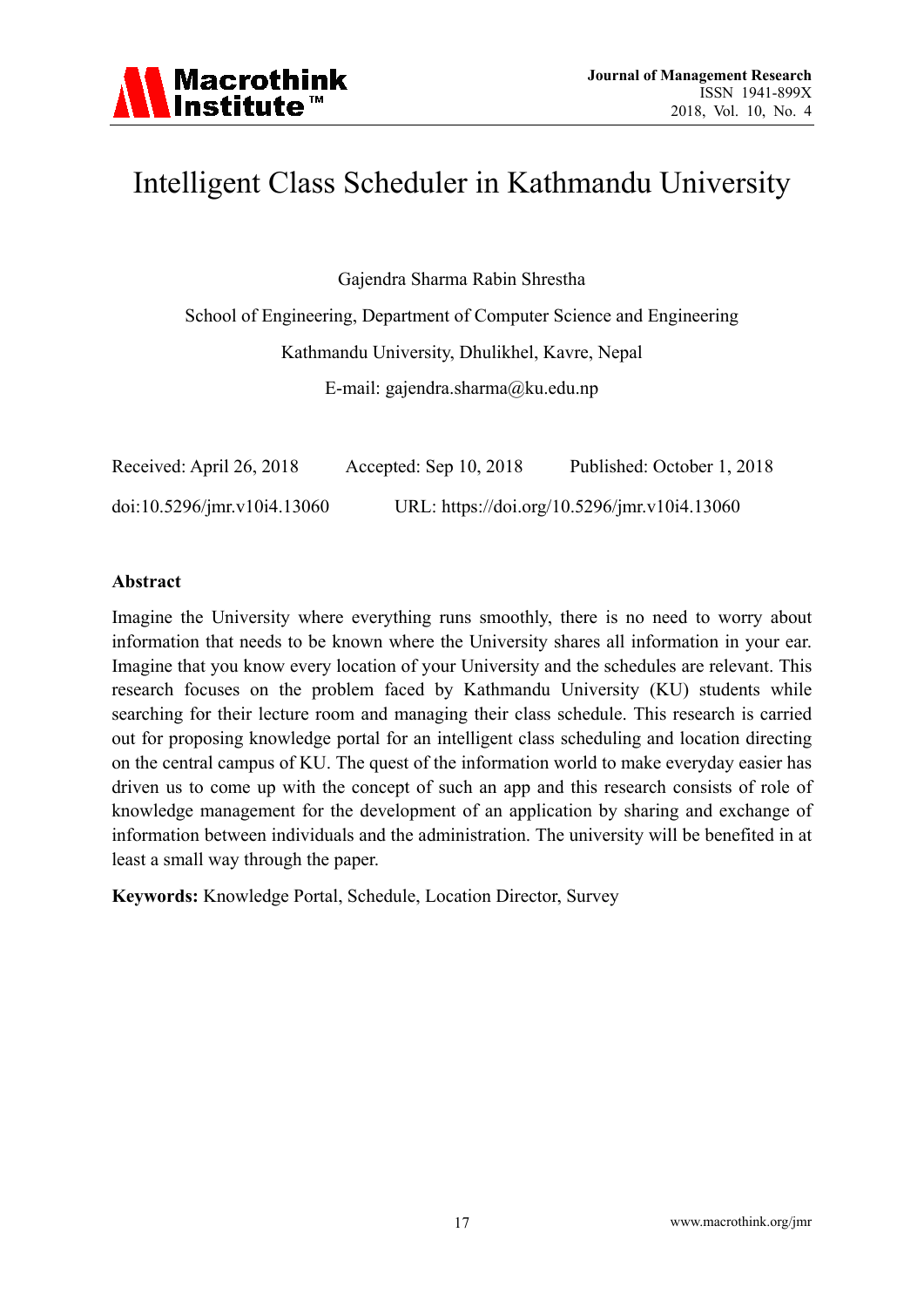

## **Introduction**

The rapid development of technology has introduced the new way of gaining information and staying alert, which has allow us to walk on precise manner saving time. KU is one of the biggest Universities of the Nepal. It has many schools and departments. KU has been publishing our schedule and post it on the notice boards. Due to lack of communication between administrative and students, the university student face many problems. This research focuses on one of the problem of KU student i.e. the problem of scheduling and location of the KU premises. It is obvious that knowledge is slowly becoming the most important factor for the improvement of an organization and its member (Sher& Lee, 2004). Knowledge management can play an important role to solve this problem. KM is all about the improvement of the acquisition, enhancement and usage of knowledge (Kovačič, Vukšić & Lončar, 2006). Kathmandu University students and staff members do not know each and every location of Kathmandu University central campus. It is difficult to find the targeted block/department. Especially to those students who are new to the university find it difficult to search for their classes. This can cause the students to miss the lectures. Even during exam, students really face hard time to find their examination hall. In case of scheduling, both students and teacher gets in trouble to tackle the overlapping class-room and time schedule. Sometime it happens that two classes are fixed for a same room on same time. So, one class had to be postponed.

This research paper shows the problem faced by KU students and staff member and also tries to give a tentative solution by using knowledge management. Knowledge management is new organizational activities that are improving helps in improving knowledge, knowledge related practices, organizational behavior, decision and organizational performance (Jonsson, 2008). The motivation for this research paper was these were the problems that we faced in Kathmandu University as a student. When we were new to the KU we missed many lectures while searching for our subjected class. The university lacks proper knowledge sharing and transferring which cause bad impact in student life. Knowledge sharing is the exchange of knowledge between individuals of organizational units and organization (King, 2008). With this research we are going to propose a knowledge portal application for the KU if made then it will benefit both KU and student. This app can locate each and every block and department of KU with updated schedule of each class. In this portal people can ask question to administration about location and schedule.

## **Methods**

The context of this research paper is to implementation of knowledge portal for Kathmandu University based on Knowledge Management in the scheduler and location direction system to enable communication between administration and students of Kathmandu University.

For the study of this research paper participants were the students of Kathmandu University (central campus). Data were collected form questionnaires completed by the student's participation in the study. There were total 25 students that participated in the questionnaire out of which 13 were the bachelor students (2 from  $2^{nd}$  year, 3 form  $3^{rd}$  year and 6 from  $4^{th}$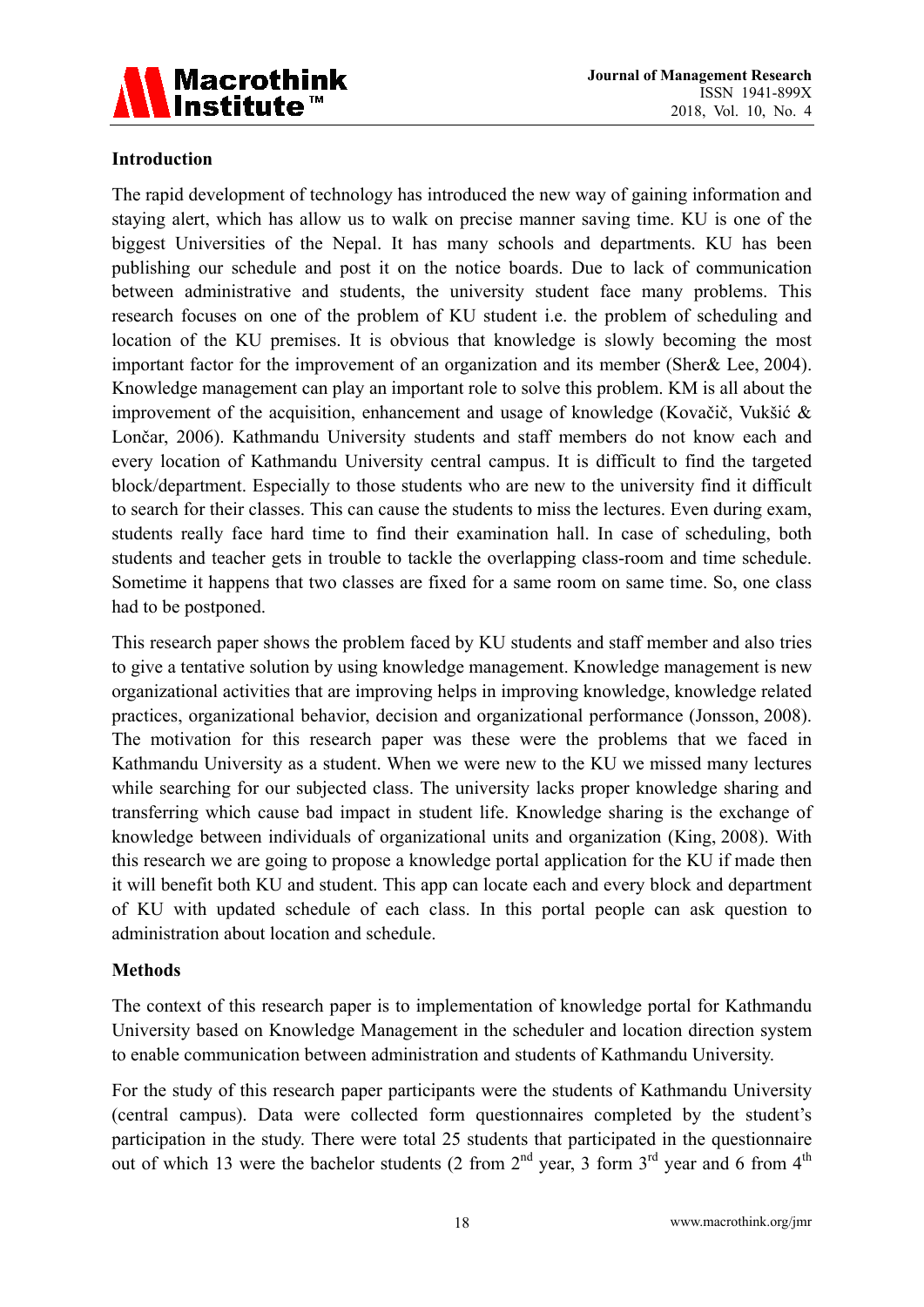

year) and 12 was master students. All the students voluntarily participated for the study. All participants were asked to answer various questions regarding the schedule and KU location. All participants were enthusiastic to answer the question and share their problem they faced while determining their schedule and class routine. For gathering the information and data, Google forms were created to ask various questions to participant. These Google forms were posted on different student group in Facebook. The survey contained questions about class schedule and time consumed while searching for the classes. All the participants were asked to answer the question logically and were told to give the any suggestion if they had any. Feedback and the answer obtained from the participant will the major factor while implementing the system. These feedbacks gave us knowledge about problem that majority number people are facing.

### **Result and Analysis**

Data and information of students is collected from survey through Google forms. There we 25 participants, out of whom 13 are undergraduate students and 12 are graduate student. The results obtained from the survey of participants are given below:



Here, only 8% of the participants see the notice board and schedule regularly which and 48% of participants see the notice board once in 2 weeks which focuses on our problem.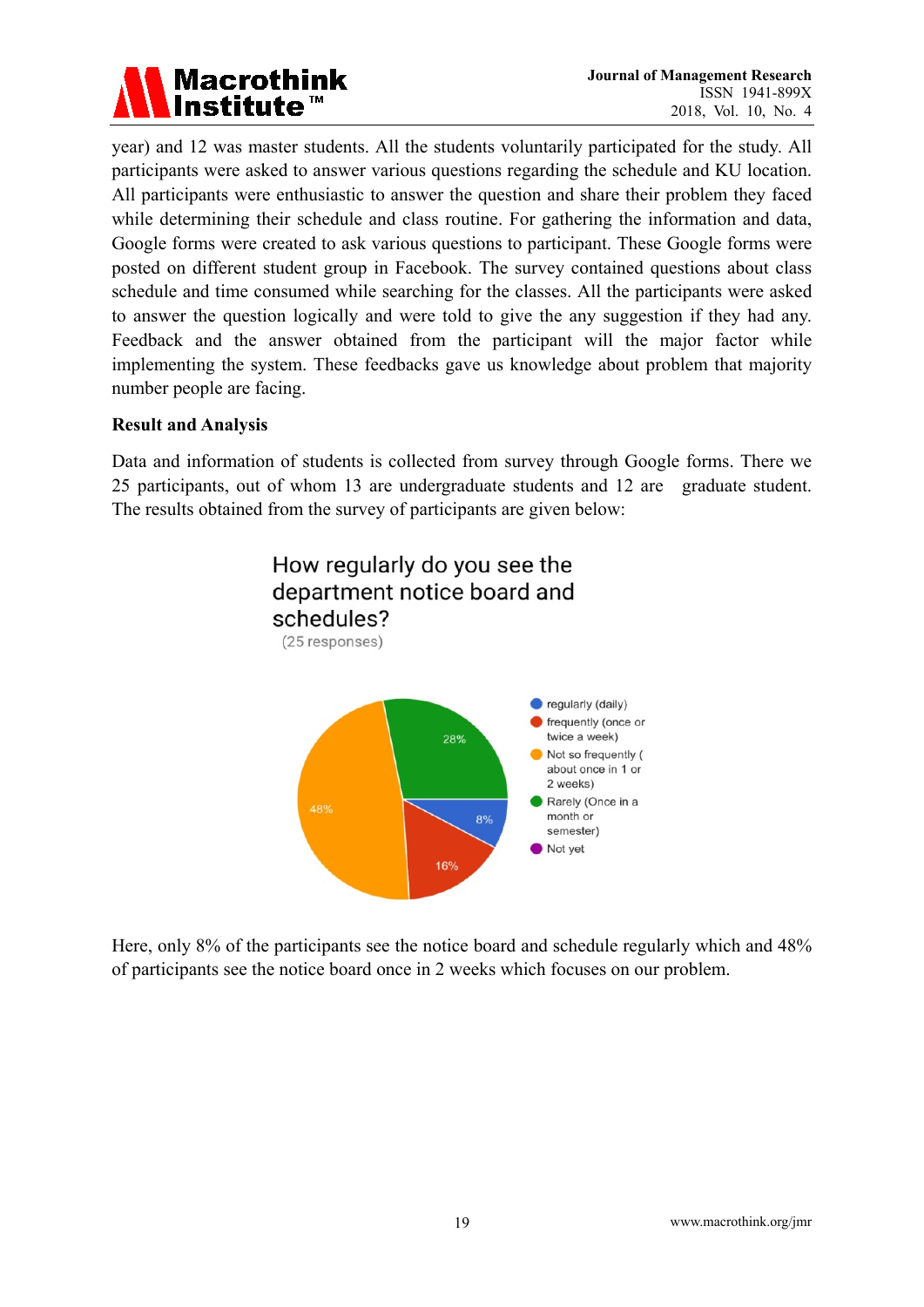



Here, about 80% of the participants find it frustrating to search for the class during the beginning of the semester. Since searching for the lecture room is time consuming and tedious, majority of participants find it frustrating.



Majority of our participants were  $4<sup>th</sup>$  year undergraduate and masters students and only 48% of the participants have knowledge about the location and their block number so we can see a major problem here.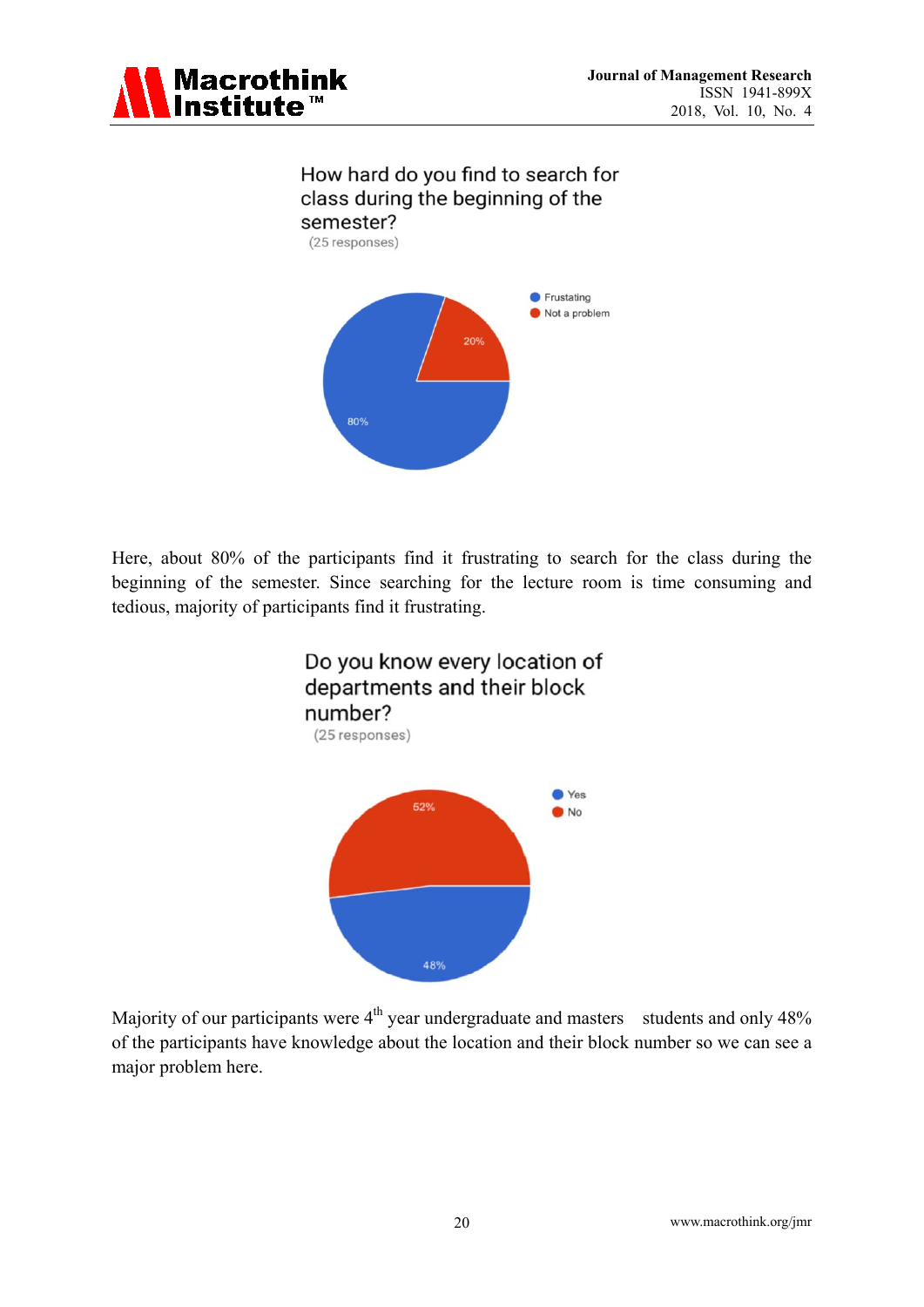

## Did you miss any lectures or got late while searching for the class location? (25 responses)



Here, about 72% of the participants have missed their classes while searching for lecture room which our major concern about this research.



you crossed to find your exam seat? (25 responses)

About 96% of the participants have to cross at least two departments to find their examination hall. Since the time is very precious especially during the examination phase so this one major problem of the KU student.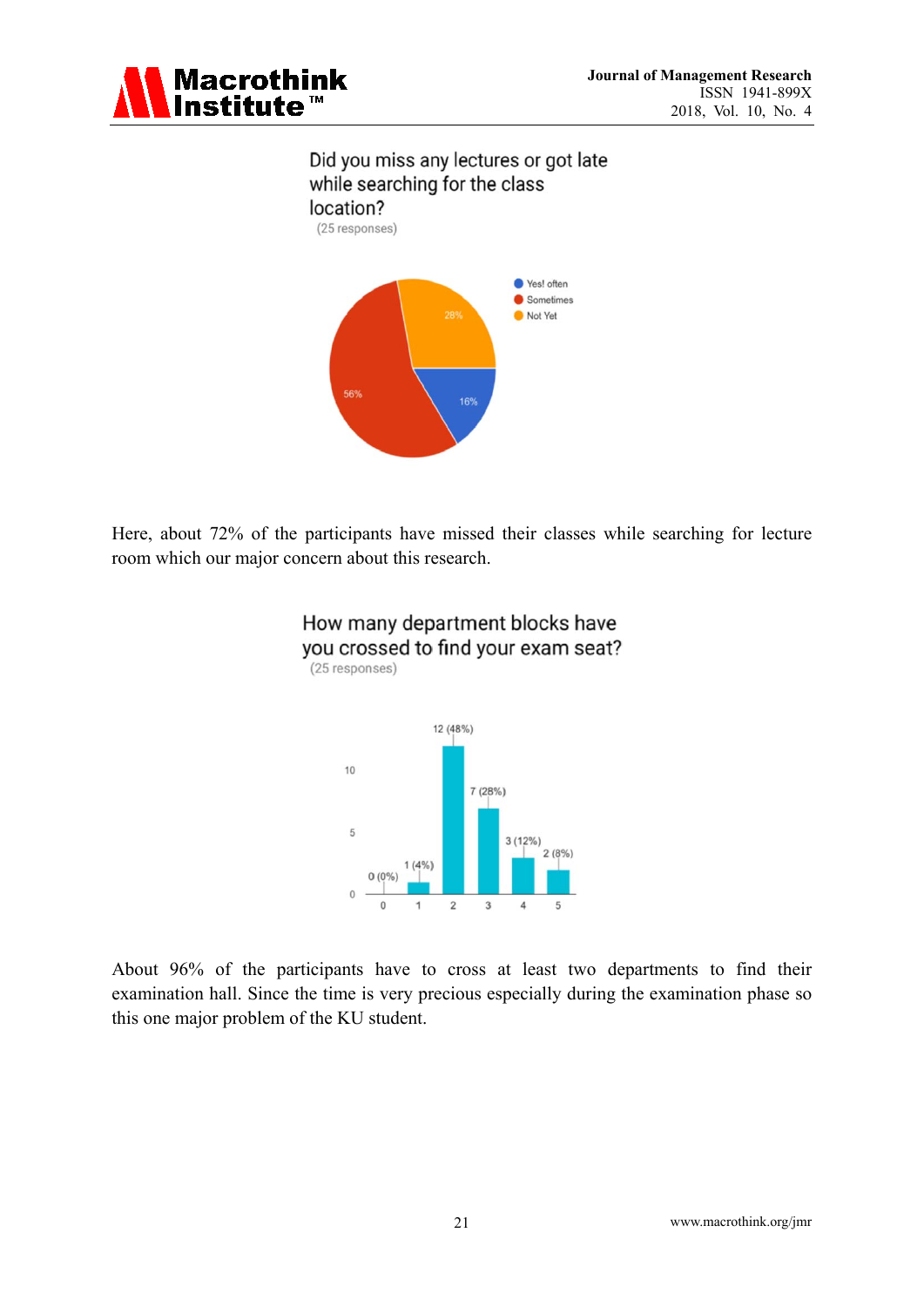





About 84% of the participants find it troublesome to find their examination hall and their seats as it consumes their valuable time.



About 80% of the participants on some point find the class room schedule relevant. This may be due lack of information and knowledge sharing between student and department.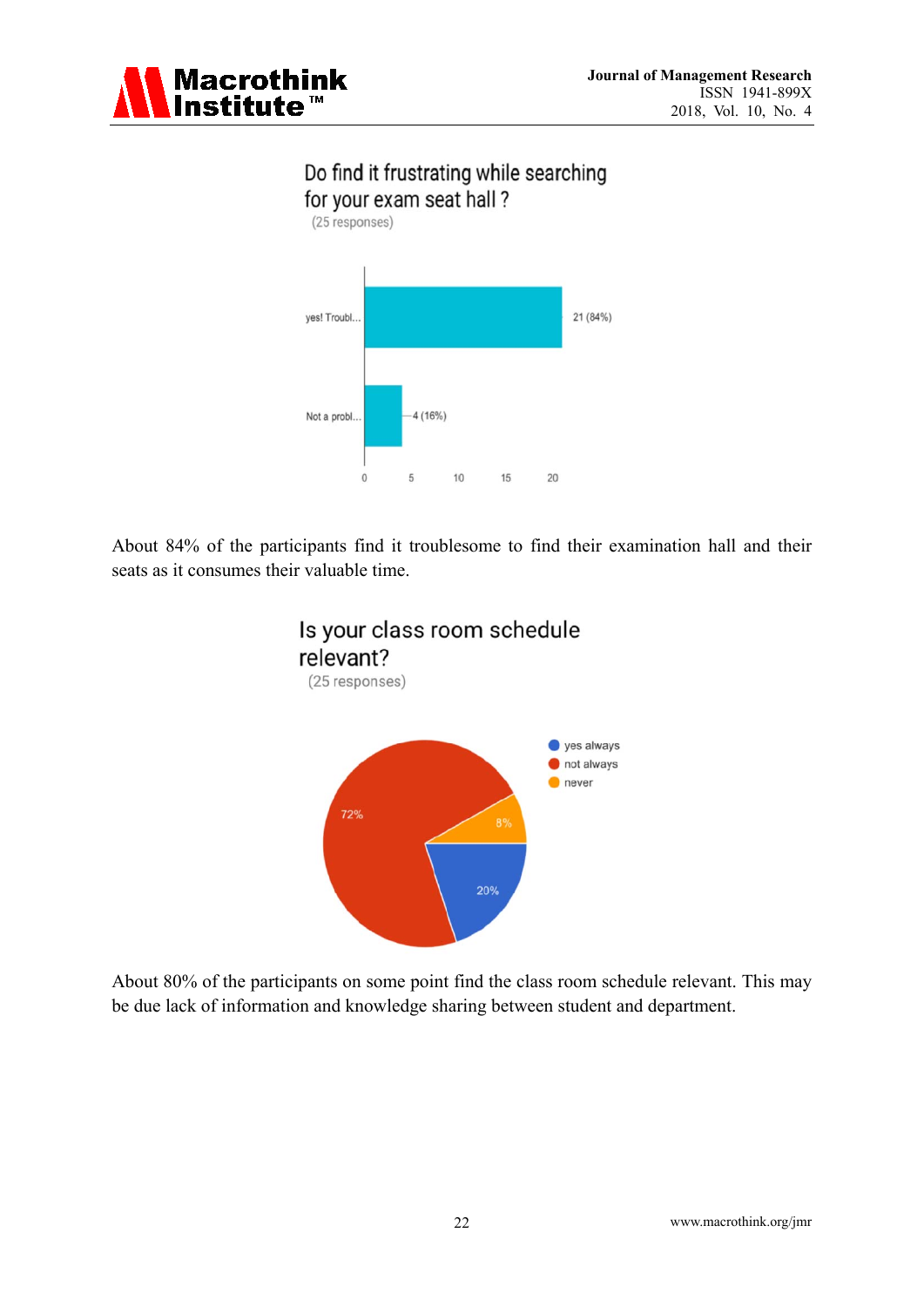







About 48% of participants find that extra classes are always postponed due to intersected routine and 12% find that extra classes were never possible.



About 64% of the participants replied that they would use the application that shows each and every location and exam hall. It shows that majority of students are facing the same problem due to lack of knowledge sharing and management.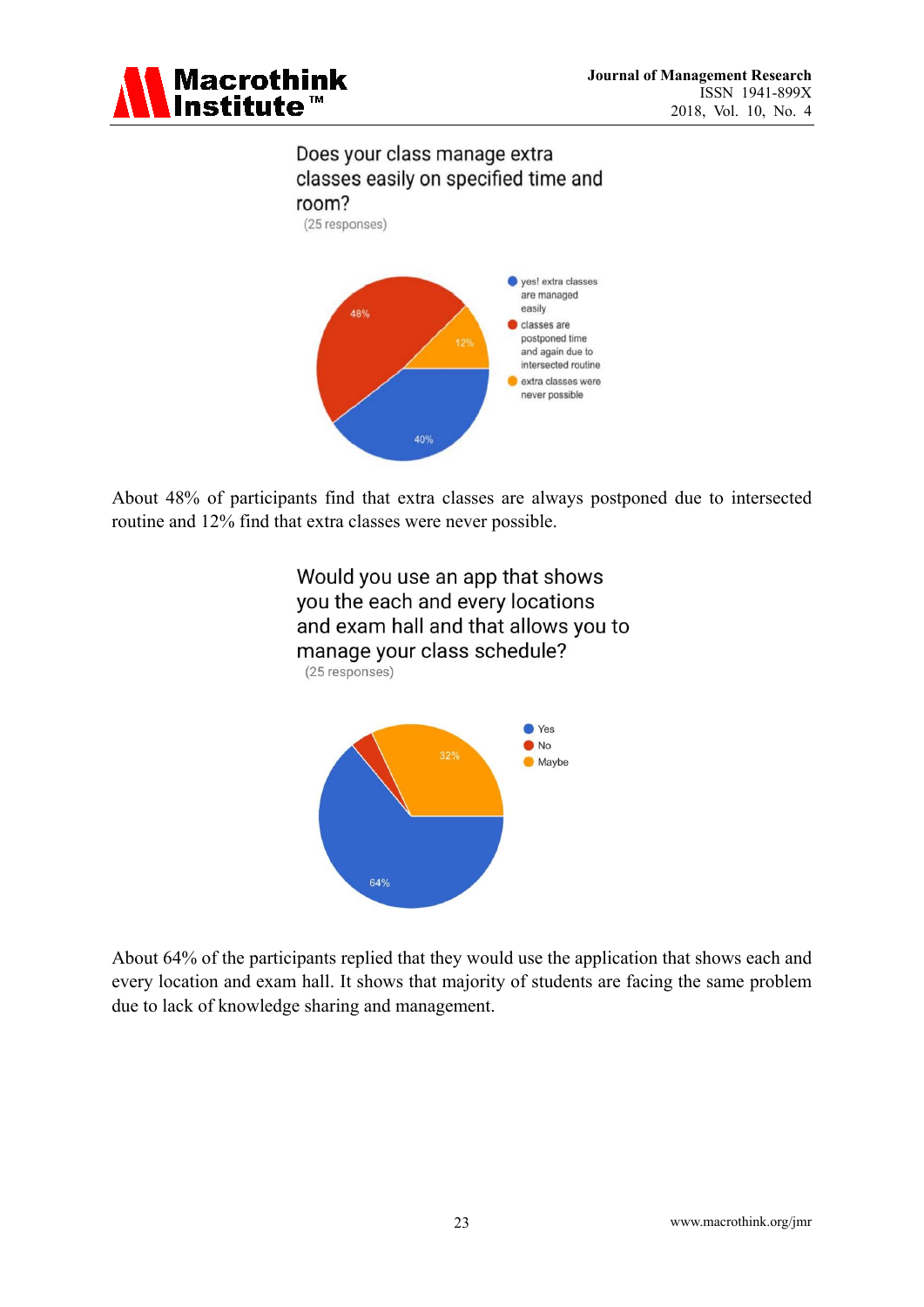

What suggestion would you like to provide to the Kathmandu University management system so that it can provide quality and timely services to the students from the university? (Optional) (9 responses)



Above figure is the feedback of the participants after survey. Here, most of the participants desired an application to notify them the about the schedule change and location of their examination hall. The development of knowledge portal as a result of this research can minimize and reduce the student's problem and save the time of students.

## **Discussion and Conclusion**

The KM technologies have intrinsic and infallible capability of getting the right information to the right person at the right time (Keith,Tig& Kathryn ,2002). Knowledge Management (KM) is a process that deals with the development, storage, retrieval, and dissemination of information and expertise within an organization to support and improve its business performance(Gupta, Iyer&Aronson,2000). Skeptics of technology have observed that real knowledge is created and applied in the processes of socialization, externalization, combination, and internalization (Nonaka and Takeuchi, 1995) and outside the realm of KM technologies. Various KM tools and techniques such as survey, questionnaire and on-site observation have been used to capture the knowledge. KM is the management of corporate knowledge that can improve a range of organizational performance characteristics by enabling an enterprise to be more "intelligent acting" (Wiig, 1993). Knowledge is naturally transferred in every organization whether or not the process has been managed at all.

It is necessary to understand the situation and how the service sector develops knowledge management strategy. Knowledge Management System can play an important role to make organization better.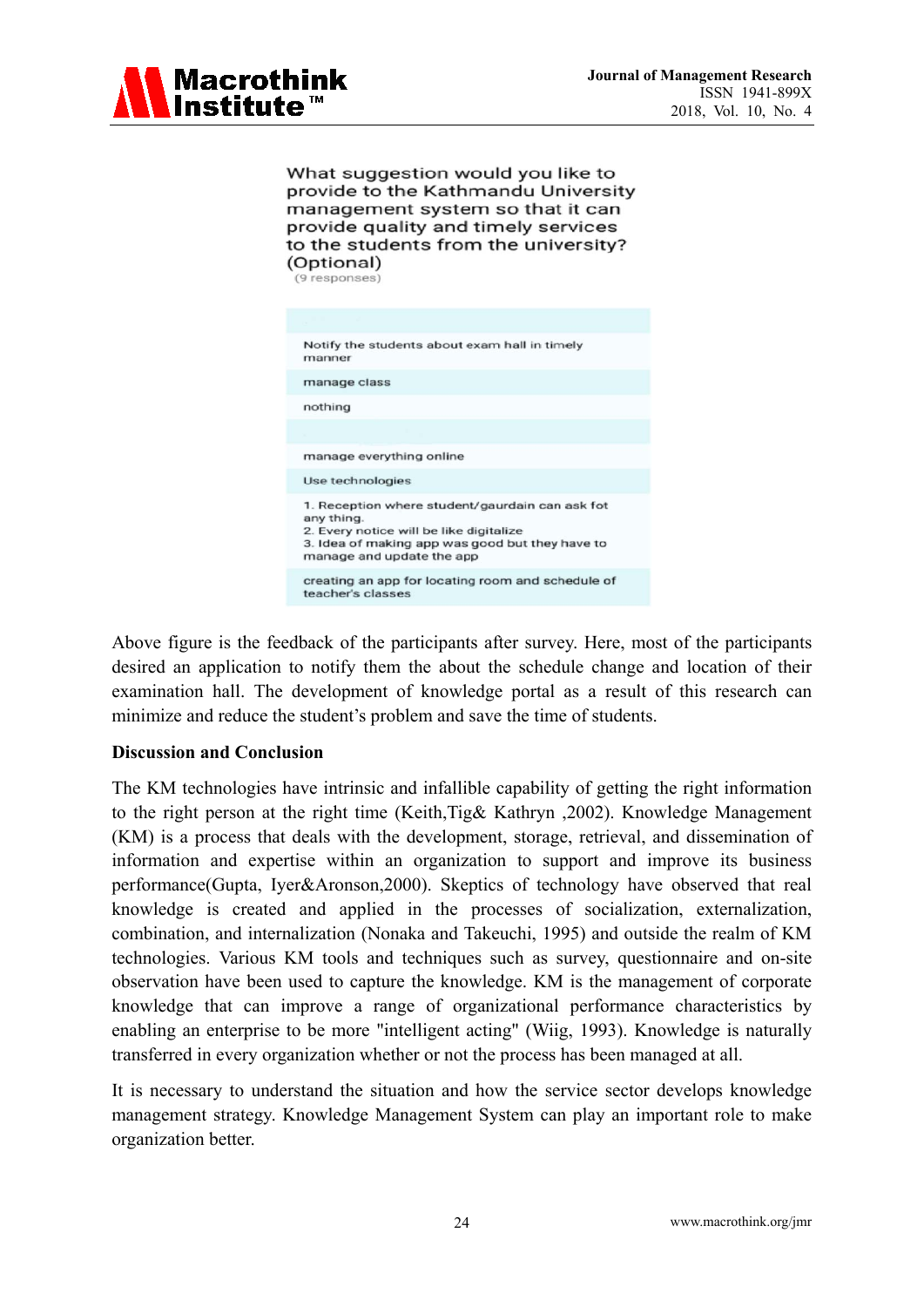



Figure 1. Knowledge Management System

This knowledge is created and implemented by part an administration management and university students and stored in the database of mobile knowledge portal. It is the repositories of various information such as student and teacher information, availability of each room and their capacity, direction for the location of specific room in specific department block, information of each student with their seat location in their exam session and the availability of scheduled information for class room management in an organized manner that is captured through various tools and techniques and shared through websites and tool-kits. It provides mass collection of accumulated knowledge in a specific area at finger tips. Through this portal they get information, transform into knowledge, and use to make a decision based on their needs and availability which then will be acknowledged and approved by an administration on their proper request command.

The evolving paradigm of technology architectures and growing popularity of the web services architecture (based upon XML, UDDI, SOAP, and WSDL) is expected to support the realization of real-time deployment of business performance driven systems based upon the proposed model (Keith, Tig & Kathryn 2002) .

A sense-and-respond KM system that can respond in real time would need to consider the holistic and collective effect of (Keith, Tig & Kathryn 2002): Real-time deployment in terms of tech and human infrastructure (inputs); Real-time utilization in terms of what is done about or with information (processing); and Real-time performance in terms of how it delivers facility performance (outcomes).

The organization should encourage knowledge sharing among its people in the university by creating places and giving opportunities for employees to interact formally that is through knowledge portal.

In conventional life, finding the desired location in the university has been the major problem for the students and other university people in their busy schedule. Students attend late on